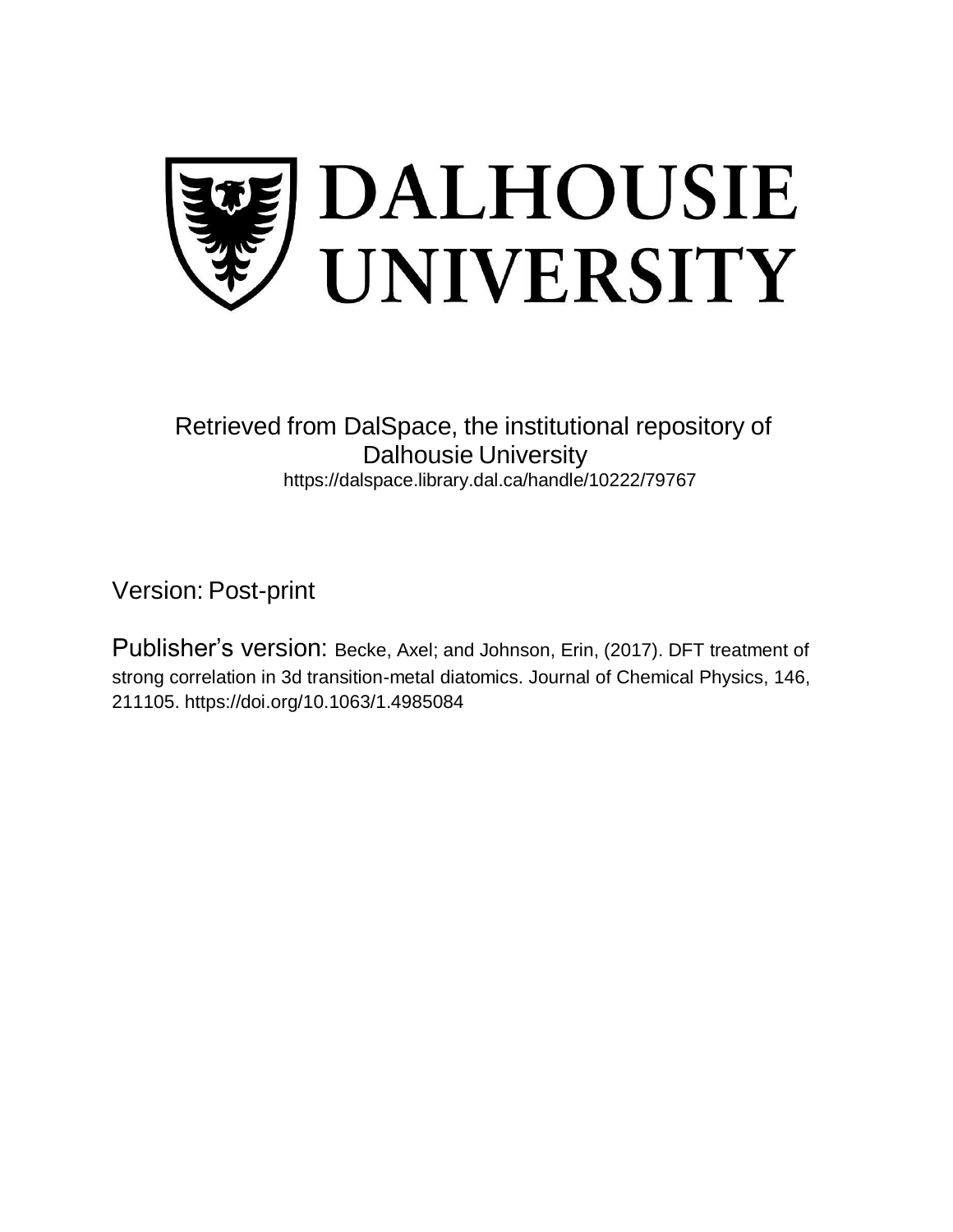## Communication: DFT treatment of strong correlation in 3d transition-metal diatomics

Erin R. Johnson<sup>1, a)</sup> and Axel D. Becke<sup>1, b)</sup> Department of Chemistry, Dalhousie University, 6274 Coburg Rd, P.O.Box 15000 B3H 4R2, Halifax, Nova Scotia, Canada

(Dated: 21 May 2017)

Bonds between, and to, transition-metal atoms often involve strong electron correlation which cannot be handled by conventional density-functional-theory approximations. The recent "B13" functional of Becke [J. Chem. Phys. 138, 074109 and 161101 (2013)] models dynamic, static, and strong correlation in an exact-exchange-based framework. We test B13 on bond energies of transition-metal diatomics in this work, with promising results.

a)Electronic mail: erin.johnson@dal.ca

b)Electronic mail: axel.becke@dal.ca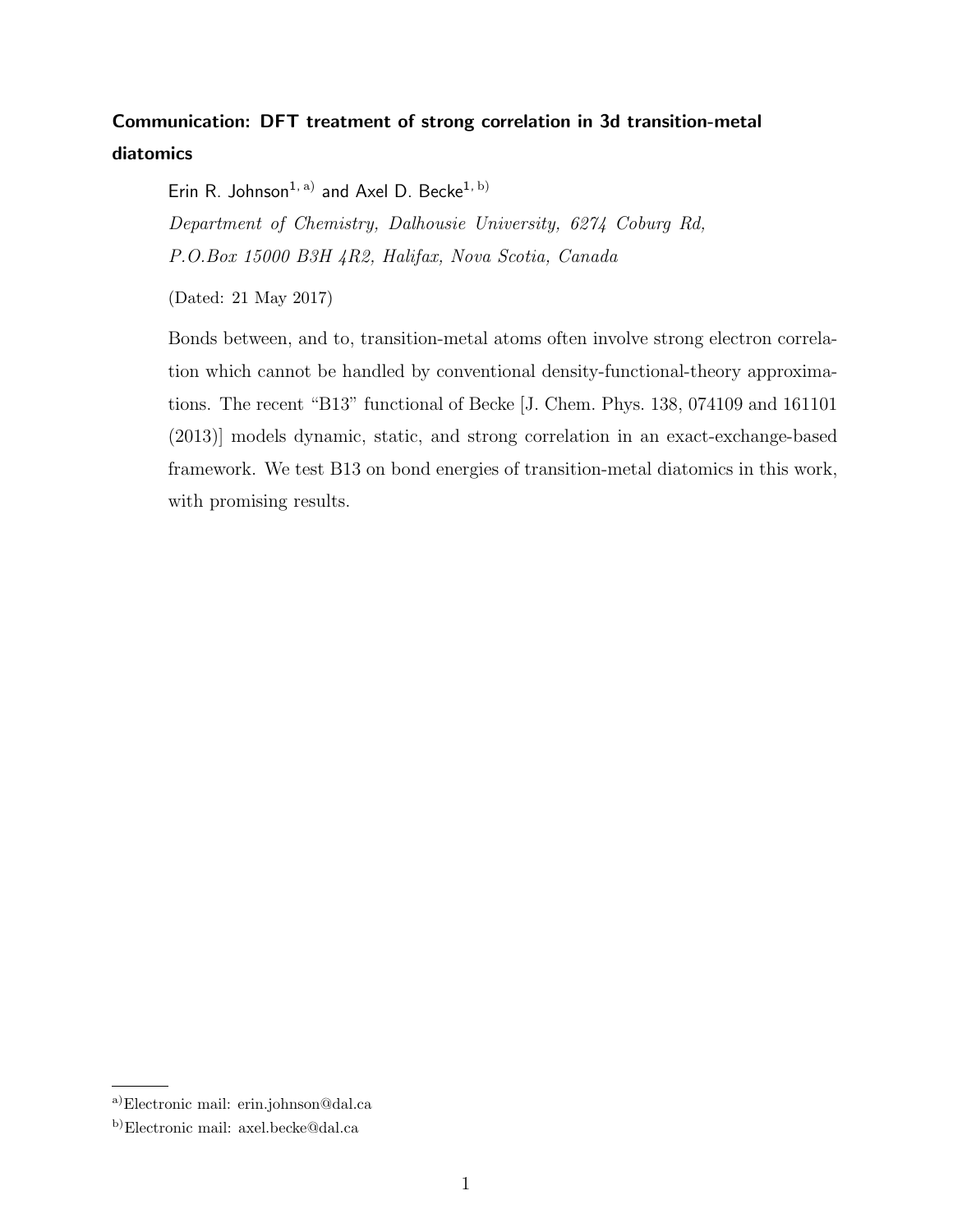Inclusion of strong correlation is necessary for quantitative prediction of binding energies in transition-metal systems involving multiple metal-metal bonds, such as  $Cr_2$ <sup>1-5</sup> In this molecule, there is formally a hextuple bond between the Cr atoms. One bond involves overlap between the diffuse 4s orbitals, and five involve the more compact 3d orbitals.<sup>1</sup> Since there is little overlap between the 3d orbitals, the situation is similar to stretched  $H_2$ <sup>3,6,7</sup> the prototypical case of strong correlation.<sup>8,9</sup> Although most significant in metal-metal bonds, strong correlation may also stabilize transition-metal oxides and nitrides where there are multiple metal-heteroatom bonds.

Furche and Perdew<sup>2</sup> have compiled a benchmark set of bond energies for diatomic molecules containing 3d transition-metal atoms. The set includes transition-metal hydrides, fluorides, nitrides, oxides, and homonuclear dimers. We expect strong correlation to be important in the latter three classes, thus posing difficult challenges for conventional densityfunctional theory (DFT) approximations. The hydrides and fluorides, however, involve only single bonds between the heteroatom and the 4s transition-metal orbital, and should be well described by conventional functionals. This is generally the case for organometallic metalligand bond energies also.<sup>4,10</sup> Furche and Perdew found<sup>2</sup> that the TPSS<sup>11</sup> "meta-generalised gradient approximation" (meta-GGA) gave the best performance of those tested, yet none provided good across-the-board accuracy.

Wilson  $et\ al.<sup>5</sup>$  performed extensive tests of density functionals for bond energies of transition-metal diatomics as well, dividing their benchmark set into systems with either single-reference or multi-reference character. While they ultimately recommended the B97- 1 functional,12,13 they found, like Furche and Perdew, that no functional offered consistently accurate performance, and all gave large errors for  $Cr<sub>2</sub>$ . Others have used transition-metal bond energies as stringent tests for density-functional theory and wavefunction theory,  $^{14}$  diffusion quantum Monte-Carlo  $(DQMC)$ ,<sup>15</sup> DFT augmented with a Hubbard-model approach  $(DFT+U),^{16}$  and the random-phase approximation  $(RPA).^{17,18}$ 

In this work, Furche and Perdew's benchmark set of transition-metal diatomics<sup>2</sup> is used to assess the recent "B13" density functional of Becke<sup>8,9</sup> in particular. This functional explicitly models strong correlation in real space, capturing the spin-restricted dissociation limits of molecular bonds. Furthermore, it is based on 100 percent exactly-computed exchange, thereby obviating the often frustrating task of parametrizing exchange GGAs and meta-GGAs.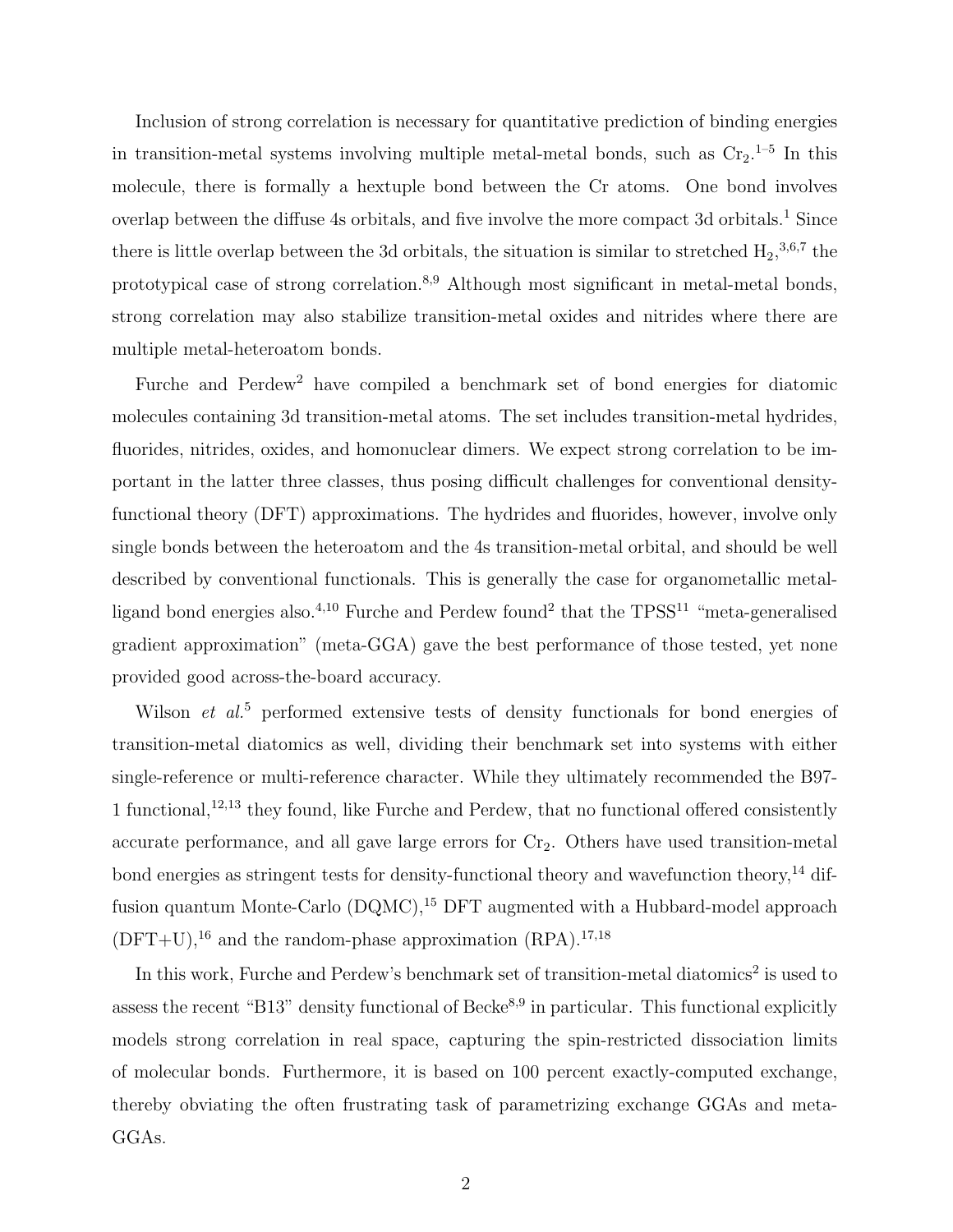The B13 exchange-correlation energy has the form

$$
E_{X\text{strong}C}^{\text{B13}} = E_X^{\text{exact}} + E_C^{\text{B13}} + \Delta E_{\text{strong}C}^{\text{B13}},\tag{1}
$$

where  $E_X^{\text{exact}}$  is the exactly-computed Kohn-Sham (or Hartree-Fock depending on the implementation) exchange energy,  $E_C^{B13}$  is the following sum of opposite- and parallel-spin static and dynamic potential energies of correlation:

$$
E_C^{\text{B13}} = a_{\text{stat}}^{\text{opp}} U_{\text{stat}}^{\text{opp}} + a_{\text{stat}}^{\text{par}} U_{\text{stat}}^{\text{par}} + a_{\text{dyn}}^{\text{opp}} U_{\text{dyn}}^{\text{opp}} + a_{\text{dyn}}^{\text{par}} U_{\text{dyn}}^{\text{par}} \tag{2}
$$

and  $\Delta E_{\text{strong}C}^{\text{B13}}$  is a strong-correlation correction given by

$$
\Delta E_{\text{strong}C}^{\text{B13}} = \sum_{n=2}^{N} c_n \int x^n u_C d^3 \boldsymbol{r}.\tag{3}
$$

The four prefactors in Eq. 2 are, to a very good approximation, all equal to each other with optimum value 0.62 (see Ref. 8). Greater accuracy can be achieved, however, by fitting these independently<sup>8,9</sup> with resulting optimum values close to 0.62. In Eq. 3,  $u<sub>C</sub>$  is the sum of the integrands of the four terms in Eq. 2:

$$
u_C = u_{\text{stat}C}^{\text{opp}} + u_{\text{stat}C}^{\text{par}} + u_{\text{dyn}C}^{\text{opp}} + u_{\text{dyn}C}^{\text{par}} \tag{4}
$$

i.e., the static  $+$  dynamic correlation potential-energy density, and x is a dimensionless parameter measuring the relative importance of the static correlation potential-energy density to the total:

$$
x = \frac{u_{\text{stat}}^{\text{opp}} - u_{\text{stat}}^{\text{par}}}{u_c}.
$$
\n
$$
(5)
$$

The  $c_n$   $(n = 2 \rightarrow N)$  are polynomial expansion coefficients fit to strong-correlation test sets.<sup>8,9</sup> Only one or two terms in Eq. 3 are necessary in practice.

We assess the B13 functional with and without the strong correlation correction. Expansion coefficients for the former (the full functional, denoted B13) and the latter (without the strong correlation correction, hereafter denoted B13-0) are as published in Refs. 9 and 8, respectively. All B13 and B13-0 calculations were performed with the grid-based NUMOL program<sup>19</sup> and orbitals from the local-spin-density approximation (LSDA) in the PW91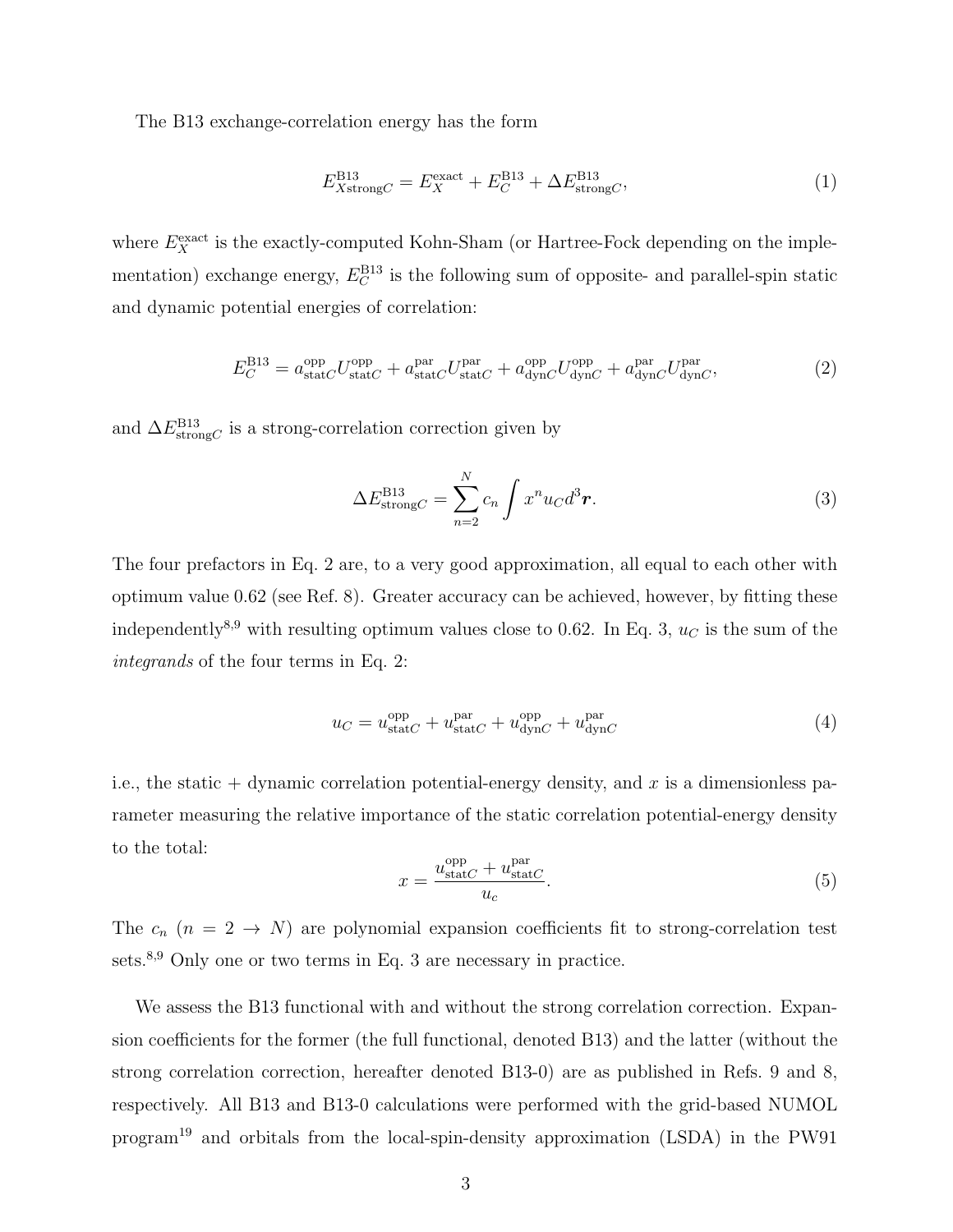parameterization;<sup>20</sup> i.e., "post-LSDA". Calculations using the BPBE<sup>21,22</sup> GGA were also performed post-LSDA with NUMOL for direct comparison. The bond lengths were optimized numerically with each of these functionals by varying their values in 0.01 Å increments.

Additional calculations (see Table III) were performed with the Gaussian 09 program<sup>23</sup> using two GGA functionals,  $BLYP^{21,24}$  and  $PBE,^{22}$  two meta-GGA functionals,  $TPSS^{11}$ and M06-L, $^{25}$  two hybrid functionals, B3LYP<sup>24,26,27</sup> and PBE0,<sup>28</sup> and two range-separated functionals, LC- $\omega$ PBE<sup>29</sup> and HSE06.<sup>30</sup> The 6-311+G(2d,2p) basis set was employed in all cases. In both the NUMOL and Gaussian 09 calculations, atomic d-orbital occupations are as given in Ref. 31. For  $d^1$  configurations, the single electron (or hole) occupies the  $d_{z^2}$ orbital. For d<sup>2</sup> configurations, the two electrons occupy the  $d_{z^2}$  and  $d_{x^2-y^2}$  orbitals, which are the "e" orbitals in octahedral symmetry.

First, the performance of B13 and B13-0 is assessed on s-d transfer energies of the free transition-metal atoms. These are excitation energies for the atomic transitions  $d^m s^n \rightarrow d^{m+1} s^{n-1}$ . As shown by Furche and Perdew,<sup>2</sup> accurate prediction of s-d transfer energies is particularly challenging for DFT approximations due to the significant difference in exchange-correlation energies between the ground-state and excited-state configurations. Table I lists B13, B13-0, and BPBE GGA s-d transfer energies. Like other GGAs, BPBE severely underestimates s-d transfer energies,<sup>2</sup> even predicting the incorrect ground state for Ti, V, Fe, and Co. Furche and Perdew found that inclusion of some exact exchange improves the results. In particular, B3LYP gave the lowest MAE (mean absolute error) of the functionals considered in that work (0.36 eV) and recovers the correct ground state for Ti. B3LYP still incorrectly favours the  $s<sup>1</sup>$  configuration for V, Fe, and Co however.<sup>2</sup> In the present work, we also find that the exact-exchange-based functionals give improved results, with B13 providing the lowest MAE of 0.35 eV. Both B13 and B13-0 recover the correct ground states for Ti and Fe, but only B13 predicts the correct ground state for Co. Otherwise there is very little difference between the two B13 variants. This is as expected, since there is minimal strong electron correlation in isolated atoms having a single-determinant reference configuration.

Bond energies for the full set of 3d transition-metal diatomics are given in Table II for the BPBE, B13-0, and B13 functionals. The lowest-energy configuration of each free transitionmetal atom, obtained with each functional as in Table I, was used in evaluating the bond energies. The experimental ground-state multiplicity, as reported in the work of Furche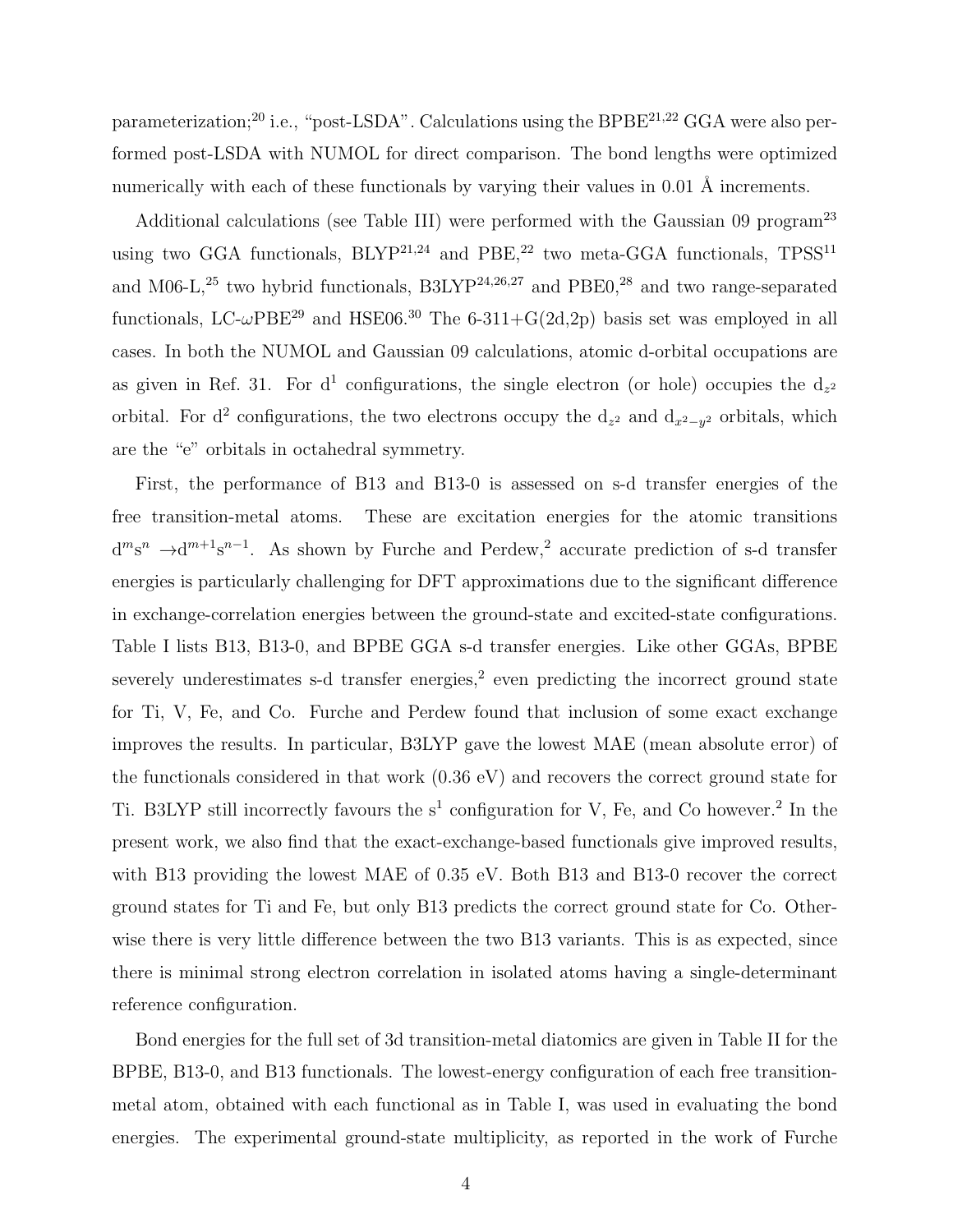TABLE I: Calculated s-d transfer energies, in eV, for the 3d transition-metal atoms. All calculations were performed using the NUMOL program. Experimental data taken from Reference 2 is included for comparison. The mean absolute error (MAE), mean error

| Atom | Excitation                          | <b>BPBE</b> | $B13-0$ | <b>B13</b> | Expt.   |
|------|-------------------------------------|-------------|---------|------------|---------|
| Ca   | $d^0s^2 \rightarrow d^1s^1$         | 1.40        | 2.03    | 1.88       | 2.44    |
| Sc   | $d^1s^2 \rightarrow d^2s^1$         | 0.22        | 0.85    | 0.71       | 1.33    |
| Ti   | $d^2s^2 \rightarrow d^3s^1$         | $-0.46$     | 0.27    | 0.11       | 0.69    |
| V    | $d^3s^2 \rightarrow d^4s^1$         | $-1.03$     | $-0.26$ | $-0.42$    | 0.11    |
| Cr   | $d^4s^2 \rightarrow d^5s^1$         | $-2.24$     | $-1.47$ | $-1.64$    | $-1.17$ |
| Mn   | $d^5s^2 \rightarrow d^6s^1$         | 0.69        | 1.25    | 1.52       | 1.97    |
| Fe   | $d^{6}s^{2} \rightarrow d^{7}s^{1}$ | $-0.37$     | 0.11    | 0.43       | 0.65    |
| Co   | $d^7s^2 \rightarrow d^8s^1$         | $-0.70$     | $-0.27$ | 0.14       | 0.17    |
| Ni   | $d^8s^2 \rightarrow d^9s^1$         | $-0.99$     | $-0.66$ | $-0.25$    | $-0.33$ |
| Ni   | $d^9s^1 \rightarrow d^{10}s^0$      | 1.41        | 1.36    | 1.64       | 1.57    |
| Cu   | $d^9s^2 \rightarrow d^{10}s^0$      | $-2.28$     | $-1.95$ | $-1.64$    | $-1.85$ |
|      | MAE                                 | 0.90        | 0.39    | 0.35       |         |
|      | MЕ                                  | $-0.90$     | $-0.39$ | $-0.28$    |         |
|      | MaxE                                | $-1.28$     | $-0.72$ | $-0.62$    |         |

(ME), and maximum error (MaxE) are given for each functional.

and Perdew,<sup>2</sup> was assumed for each molecule. All calculations on singlet species were spinrestricted. The results in Table II show that BPBE strongly over-binds the majority of these diatomics, the largest errors occurring for the oxides (particularly MnO and FeO) and for  $Ni<sub>2</sub><sup>+</sup>$ . The last result is understandable, since  $Ni<sub>2</sub><sup>+</sup>$  involves a positive charge delocalized over both atoms, and will hence be overly stabilized by local functionals such as the LSDA and GGAs.<sup>7,32–35</sup> This is analogous to the well-known  $H_2^+$  dissociation-curve disaster.<sup>6,7</sup> Conversely, B13-0 tends to under-bind the nitrides and oxides, and severely under-binds many of the homonuclear dimers  $(V_2^+$  and  $V_2)$ . Some are not even bound  $(Cr_2, Fe_2, Co_2, and Ni_2)$ .

All the failures of B13-0 occur for multiple bonds involving both s and d orbitals of the transition-metal atoms, the cases where strong correlation plays a role. Thus B13, which explicitly models strong correlation, gives the lowest MAE of the three functionals in Table II, with no systematic over-binding or under-binding tendency. Figure 1 illustrates the behaviour of B13 and B13-0 for the different classes of diatomics, showing MAE and ME (mean error) values for the transition-metal hydrides, fluorides, oxides, nitrides, and homonuclear dimers. Both functionals perform similarly for the hydrides and fluorides where there is only a single bond to the diffuse s orbital of the metal atom. Where strong correlation is important, however, in the oxides, nitrides, and especially the homonuclear dimers, B13-0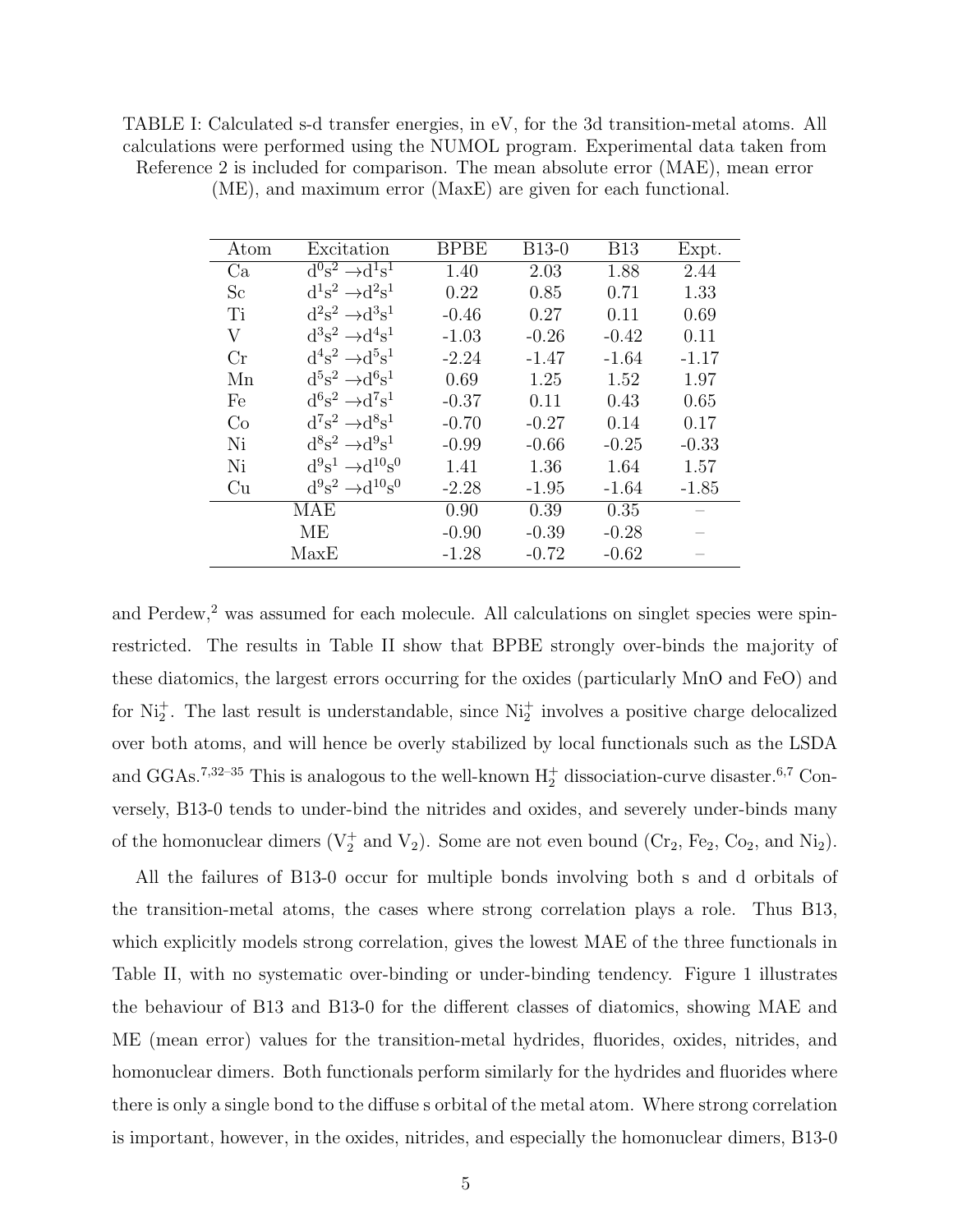TABLE II: Computed binding energies, in kcal/mol, for the complete set of 3d transition-metal diatomics. All calculations were performed using the NUMOL program. Experimental data obtained from Reference 2 is included for comparison. The mean absolute error (MAE) and mean error (ME) are given for each functional.

| Diatomic              | <b>BPBE</b>      | <b>B13-0</b> | B13                | Expt.             |
|-----------------------|------------------|--------------|--------------------|-------------------|
| KH                    | 40.9             | 41.6         | 44.3               | 42.2              |
| CaH                   | 47.7             | 39.9         | 41.0               | 41.0              |
| $\operatorname{ScH}$  | 56.0             | 56.9         | 57.9               | 47.5              |
| TiH                   | 57.2             | 52.7         | 57.9               | 50.0              |
| VH                    | 56.7             | 56.9         | 58.3               | 51.4              |
| CrH                   | 50.3             | 48.5         | 48.8               | 46.8              |
| MnH                   | 47.9             | 41.4         | 37.5               | 31.1              |
| FeH                   | 53.5             | 46.9         | $37.5\,$           | 39.2              |
| CoH                   | 59.8             | 56.4         | 52.1               | 48.4              |
| NiH                   | 65.2             | 65.2         | 67.3               | 61.3              |
| CuH                   | 63.8             | 67.2         | 66.0               | 63.4              |
| ΚF                    | 120.1            | 120.4        | 119.7              | 117.5             |
| CaF                   | 138.9            | 132.2        | 132.9              | 127.2             |
| ScF                   | 148.3            | 146.4        | 147.7              | 143.3             |
| TiF                   | 143.3            | 133.5        | 139.1              | 137.0             |
| CrF                   | 115.6            | 112.7        | 110.8              | 106.3             |
| CuF                   | 98.7             | 102.0        | 96.3               | 102.8             |
| ScN                   | 120.1            | 93.7         | $\overline{100.8}$ | 113.0             |
| TiN                   | 132.7            | 116.2        | 127.4              | 124.0             |
| VN                    | 124.9            | 108.0        | 117.3              | 117.0             |
| CrN                   | 99.9             | 73.2         | 82.8               | 97.0              |
| CaO                   | 124.2            | 102.8        | 110.6              | 110.8             |
| ScO                   | 181.7            | 161.6        | 171.1              | 163.0             |
| TiO                   | 177.0            | 158.8        | 171.2              | 161.0             |
| VO                    | 162.8            | 142.2        | 153.0              | 150.0             |
| CrO                   | 115.8            | 95.2         | 101.6              | 103.0             |
| MnO                   | 126.9            | 92.1         | $93.8\,$           | 89.5              |
| FeO                   | 127.9            | 96.2         | 99.1               | 97.4              |
| CoO                   | 110.4            | 70.5         | 87.6               | 92.1              |
| NiO                   | 109.0            | 59.2         | 82.4               | 90.4              |
| CuO                   | 74.4             | 51.4         | 57.8               | 66.6              |
| $\mathrm{K}_2$        | $\overline{9.5}$ | 11.7         | $\overline{14.2}$  | $\overline{12.0}$ |
| $\rm{Ti}_2$           | 59.8             | 23.4         | 56.1               | 36.1              |
| ${\rm V}_2^+$         | 85.4             | 40.0         | 86.5               | 73.2              |
| $\rm V_2$             | 66.9             | 30.3         | 71.6               | 64.3              |
| $\operatorname{Cr}_2$ | 20.0             | $-10.1$      | 55.0               | 33.9              |
| Fe <sub>2</sub>       | 58.2             | $-18.7$      | 10.4               | 26.9              |
| Co <sub>2</sub>       | 54.3             | $-43.5$      | 21.0               | 39.4              |
| $\mathrm{Ni}_2^+$     | 101.3            | 45.1         | 66.5               | 52.2              |
| Ni <sub>2</sub>       | 57.0             | $-10.1$      | 33.5               | 48.1              |
| Cu <sub>2</sub>       | 46.5             | 52.7         | 47.3               | 46.7              |
| MAE                   | 12.0             | 13.6         | 6.9                |                   |
| МE                    | 10.9             | $-9.8$       | 1.7                |                   |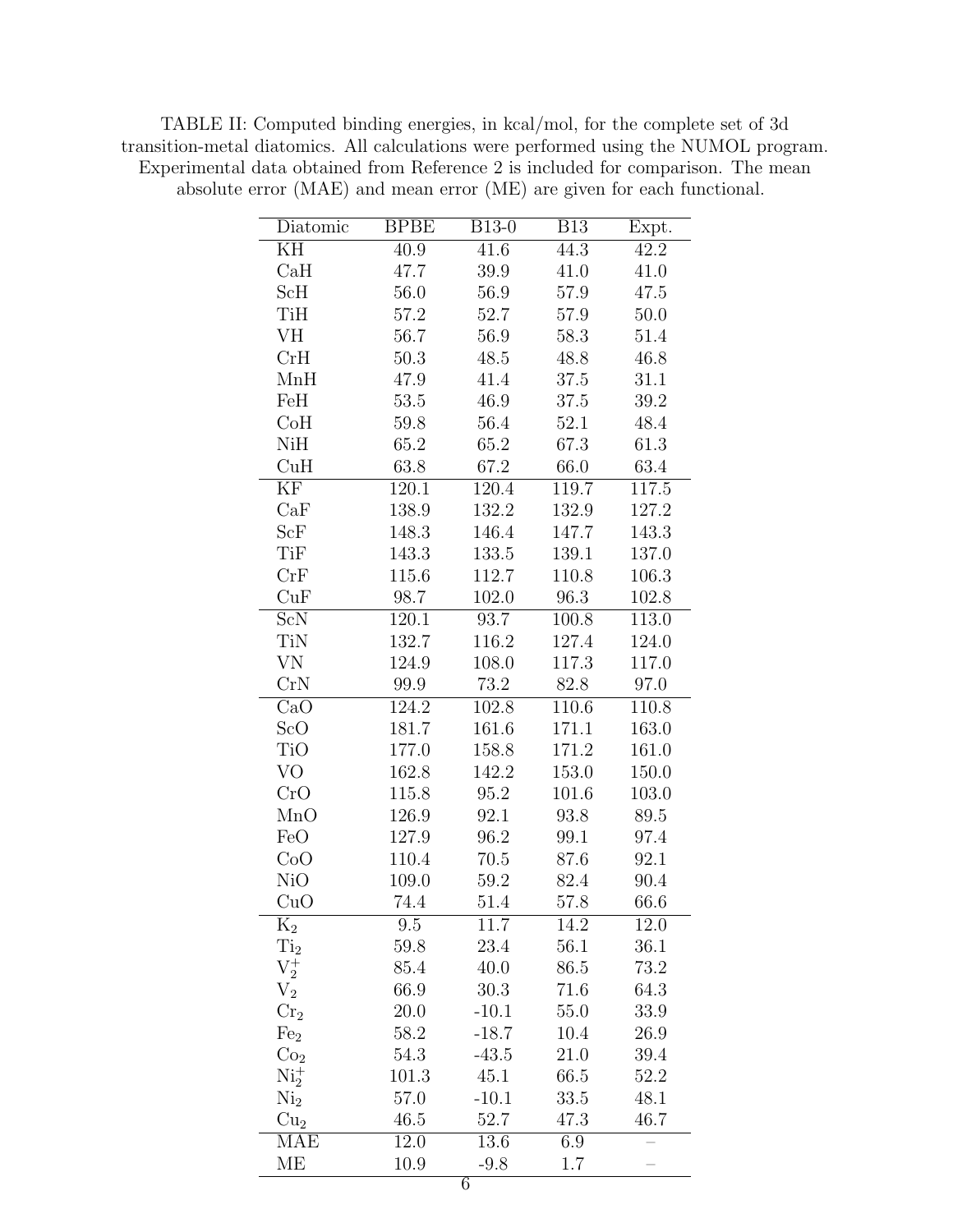



clearly under-binds. The strong-correlation term in B13 nicely corrects this error.

To place the performance of B13 in a wider context, we compare with some popular GGA, hybrid, and range-separated hybrid functionals in Table III. This is not an exhaustive survey, rather a reflection of the effect of differing degrees of exact-exchange mixing on the bond energies. More extensive tests can be found in the papers of Wilson  $et al.<sup>5</sup>$  and of Truhlar  $et$  $al<sup>14</sup>$  Table III reveals that all of the functionals involving exact exchange, excepting B13, give large MAEs and systematically under-estimate the bond energies. GGAs and meta-GGAs (without exact exchange) also give large MAEs, but with an over-binding tendency. M06-L is the best performing of these, but note that 3d transition-metal diatomics, including  $Cr_2$ , are part of the extensive parametrization set used in its fitting.<sup>25</sup> For most of the considered functionals, the greatest over-binding occurs in  $Ni<sub>2</sub><sup>+</sup>$  due to the large delocalization error mentioned earlier. The effect of this error is largest for the GGAs and meta-GGAs, but is reduced through exact-exchange mixing in the hybrids and range-separated hybrids. B13-0 and B13 both use 100 percent exact exchange and exhibit the lowest  $Ni<sub>2</sub><sup>+</sup>$  errors.

 $Cr<sub>2</sub>$  is typically the most problematic under-bound system, due to neglect of strong correlation in conventional functionals. All functionals that under-bind  $Cr<sub>2</sub>$  also greatly underestimate its bond length. The errors are largest for the hybrid and range-separated hybrid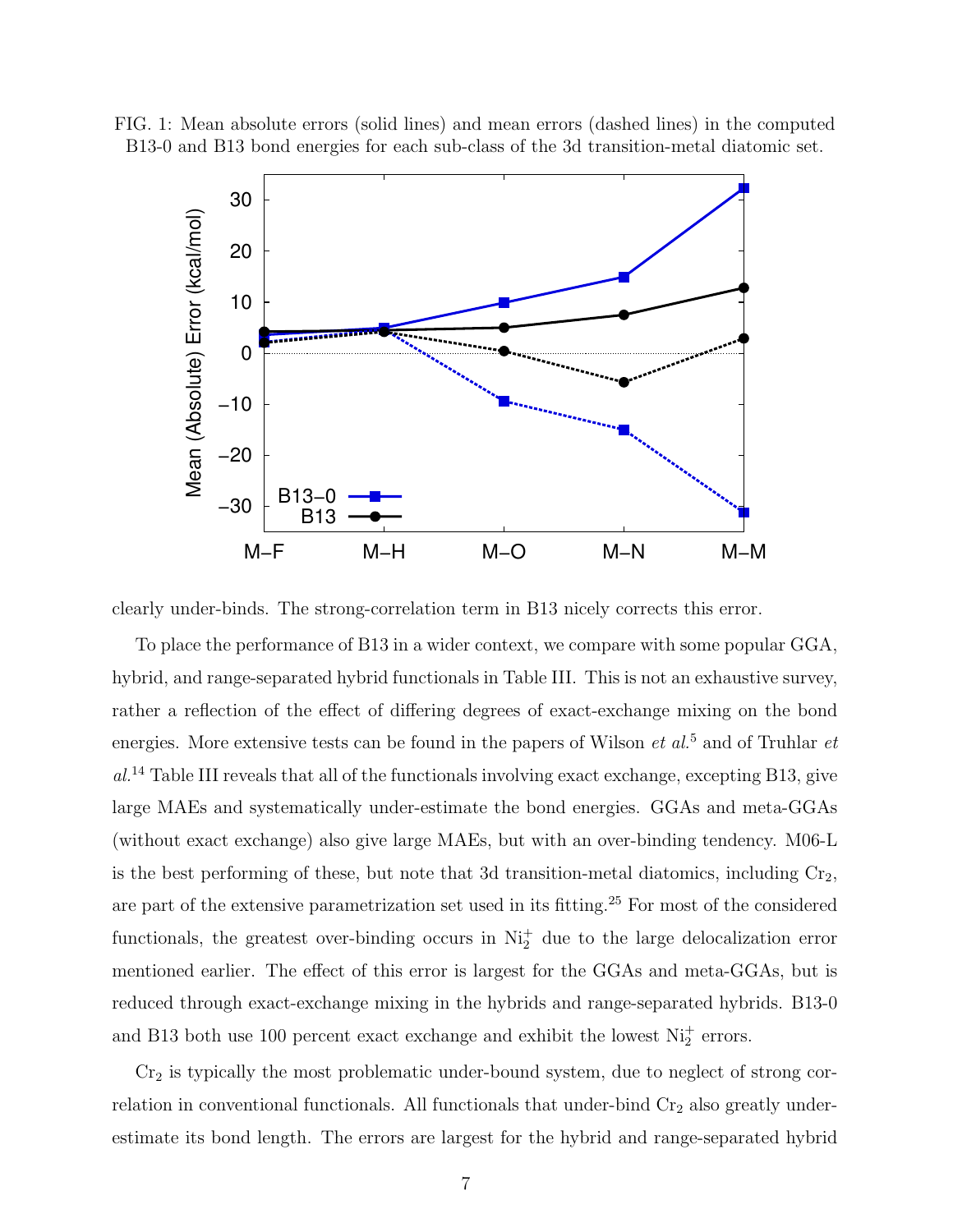TABLE III: Bond-energy error statistics for the complete set of 3d transition-metal diatomics obtained with selected density functionals. Max+ indicates the maximum positive error (over-binding) and Max− indicates the maximum negative error (under-binding). All quantities are in kcal/mol. The B13-0 and B13 calculations were performed with NUMOL. All other calculations were performed with Gaussian 09 using the 6-311+ $G(2d,2p)$  basis set.

| Method              | <b>MAE</b> | MЕ     |      | $Max +$         | $Max -$  |                 |
|---------------------|------------|--------|------|-----------------|----------|-----------------|
| <b>B13-0</b>        | 13.6       | $-9.8$ | 10.3 | MnH             | $-82.9$  | Co <sub>2</sub> |
| PBE <sub>0</sub>    | 13.5       | $-9.2$ | 21.2 | $Ni2+$          | $-111.6$ | Cr <sub>2</sub> |
| HSE06               | 13.1       | $-8.8$ | 21.4 | $Ni2+$          | $-108.7$ | Cr <sub>2</sub> |
| $LC$ - $\omega$ PBE | 14.8       | $-5.8$ | 21.8 | $Ni2+$          | $-113.1$ | Cr <sub>2</sub> |
| <b>B3LYP</b>        | 10.4       | $-4.4$ | 26.1 | $Ni2+$          | $-74.4$  | Cr <sub>2</sub> |
| <b>B13</b>          | 6.9        | 1.7    | 21.1 | Cr <sub>2</sub> | $-18.4$  | Co <sub>2</sub> |
| $M06-L$             | 8.1        | 5.3    | 44.9 | $Ni2+$          | $-30.9$  | Cr <sub>2</sub> |
| <b>TPSS</b>         | 11.3       | 10.3   | 48.0 | $Ni2+$          | $-16.5$  | Cr <sub>2</sub> |
| <b>BLYP</b>         | 13.0       | 12.8   | 49.3 | $Ni2+$          | $-4.2$   | CuF             |
| PBE                 | 14.3       | 13.8   | 53.0 | $Ni2+$          | $-7.3$   | Cr <sub>2</sub> |

TABLE IV: Bond-energy error statistics for the subset of homometallic diatomics obtained with selected density functionals using either spin-symmetic or broken-symmetry calculations. Max− indicates the maximum negative error (under-binding). All quantities are in kcal/mol. The B13-0 and B13 calculations were performed with NUMOL. All other calculations were performed with Gaussian 09 using the  $6-311+G(2d,2p)$  basis set.

| Method              | Spin-symmetric |         |          |                 | Broken-symmetry |         |         |                 |
|---------------------|----------------|---------|----------|-----------------|-----------------|---------|---------|-----------------|
|                     | MAE            | ME      | $Max -$  |                 | MAE             | MЕ      | $Max -$ |                 |
| $B13-0$             | 32.4           | $-31.2$ | $-82.9$  | Co <sub>2</sub> |                 |         |         |                 |
| $LC$ - $\omega$ PBE | 33.5           | $-29.2$ | $-113.1$ | Cr <sub>2</sub> | 19.6            | $-14.0$ | $-62.8$ | ${\rm V}_2$     |
| PBE <sub>0</sub>    | 32.2           | $-28.1$ | $-111.6$ | Cr <sub>2</sub> | 17.6            | $-13.4$ | $-55.6$ | $V_{2}$         |
| HSE06               | 30.5           | $-26.2$ | $-108.7$ | Cr <sub>2</sub> | 16.9            | $-12.6$ | $-53.0$ | $V_{2}$         |
| <b>B3LYP</b>        | 22.7           | $-17.5$ | $-74.4$  | Cr <sub>2</sub> | 13.0            | $-7.7$  | $-37.7$ | ${\rm V}_2$     |
| <b>B13</b>          | 12.8           | 2.9     | $-18.4$  | Co <sub>2</sub> |                 |         |         |                 |
| $M06-L$             | 14.1           | 6.2     | $-30.9$  | Cr <sub>2</sub> | 12.1            | 10.3    | $-5.9$  | $V_2^+$         |
| <b>TPSS</b>         | 14.4           | 11.1    | $-16.5$  | Cr <sub>2</sub> | 13.2            | 12.5    | $-3.6$  | Cr <sub>2</sub> |
| <b>BLYP</b>         | 17.5           | 17.5    | 0.0      | Cu <sub>2</sub> | 18.1            | 18.1    | 0.0     | Cu <sub>2</sub> |
| PBE                 | 19.1           | 17.6    | $-7.3$   | Cr <sub>2</sub> | 18.5            | 18.4    | $-0.4$  | Cr <sub>2</sub> |

functionals, up to 0.158 Å with LC- $\omega$ PBE. B13, on the other hand, gives a reasonably accurate bond length of 1.65 Å compared to the experimental value of 1.68 Å.

In the past, many computations on homometallic diatomics have used broken spin symmetry to simulate strong correlation (i.e. localization of excess  $\alpha$ -spin density on one nucleus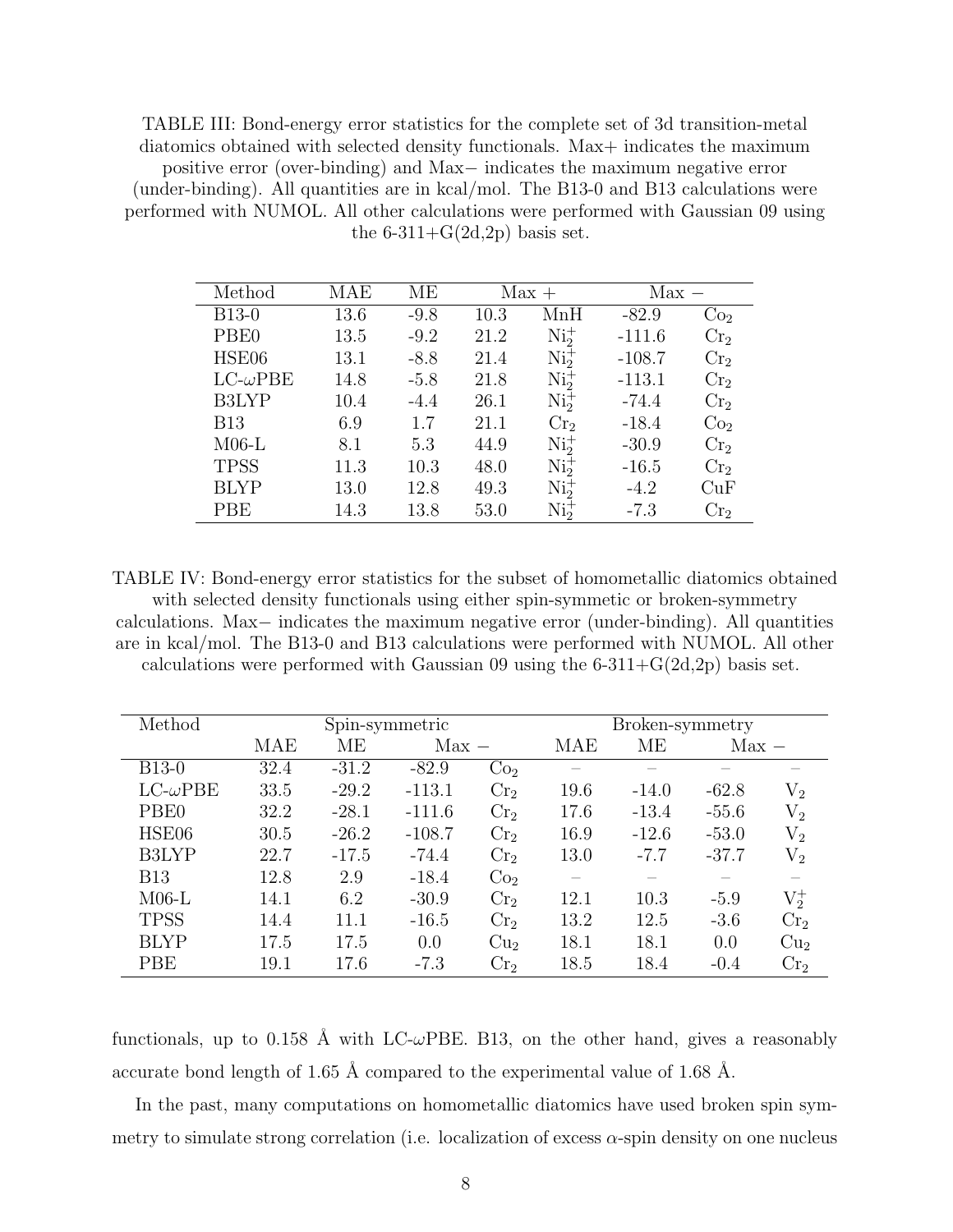and excess  $\beta$ -spin density on the other). The effect of symmetry breaking on the homometallic bond energies is shown in Table IV. Among the systems studied here, symmetry breaking gives lower energies for  $Cr_2$  and  $Ni_2$  with all functionals, and also for Fe<sub>2</sub>,  $V_2$ , and  $V_2^+$  for those functionals with exact-exchange mixing. A variational broken-symmetry analysis is not possible for the B13 and B13-0 functionals because of their non-self-consistent implementation. Note, however, that B13 is fundamentally designed not to favor spin polarization. The results in Table IV reveal that symmetry breaking significantly reduces the extent of under-binding in hybrid functionals, particularly for  $Cr<sub>2</sub>$ , but a systematic under-binding tendency still remains.

Overall, B13 substantially outperforms all the other functionals in Table III, having the lowest MAE. Moreover, its ME is nearest to zero, indicating that it neither systematically over-binds or under-binds. Self-consistent (SC) implementation of B13 is highly challenging, as it requires not only the local density, the gradient and Laplacian of the density, and the kinetic-energy density, but the exact local exchange-energy density as well.<sup>8,9</sup> Despite these complications, SC implementation of an earlier and related functional, "B05",<sup>36</sup> has been accomplished.<sup>37</sup> We therefore hope the present results will encourage ongoing development of B05 and B13 technology.

Acknowledgements: The authors thank the Natural Sciences and Engineering Research Council of Canada (NSERC) for financial support and the Atlantic Computational Excellence network (ACEnet) for computational resources.

## REFERENCES

- <sup>1</sup>K. E. Edgecombe and A. D. Becke, Chem. Phys. Lett.  $244$ ,  $427$  (1995).
- <sup>2</sup>J. P. Perdew and F. Furche, J. Chem. Phys. 124, 044103 (2006).
- <sup>3</sup>A. J. Cohen, P. Mori-Sánchez, and W. Yang, J. Chem. Phys. **129**, 121104 (2008).
- ${}^{4}E$ . R. Johnson and A. D. Becke, Can. J. Chem. 87, 1369 (2009).
- <sup>5</sup>W. Jiang, M. L. Laury, M. Powell, and A. K. Wilson, J. Chem. Theory Comput. 8, 4102 (2012).
- <sup>6</sup>A. D. Becke, J. Chem. Phys. 119, 2972 (2003).
- ${}^{7}$ A. J. Cohen, P. Mori-Sánchez, and W. Yang, Science  $321, 792$  (2008).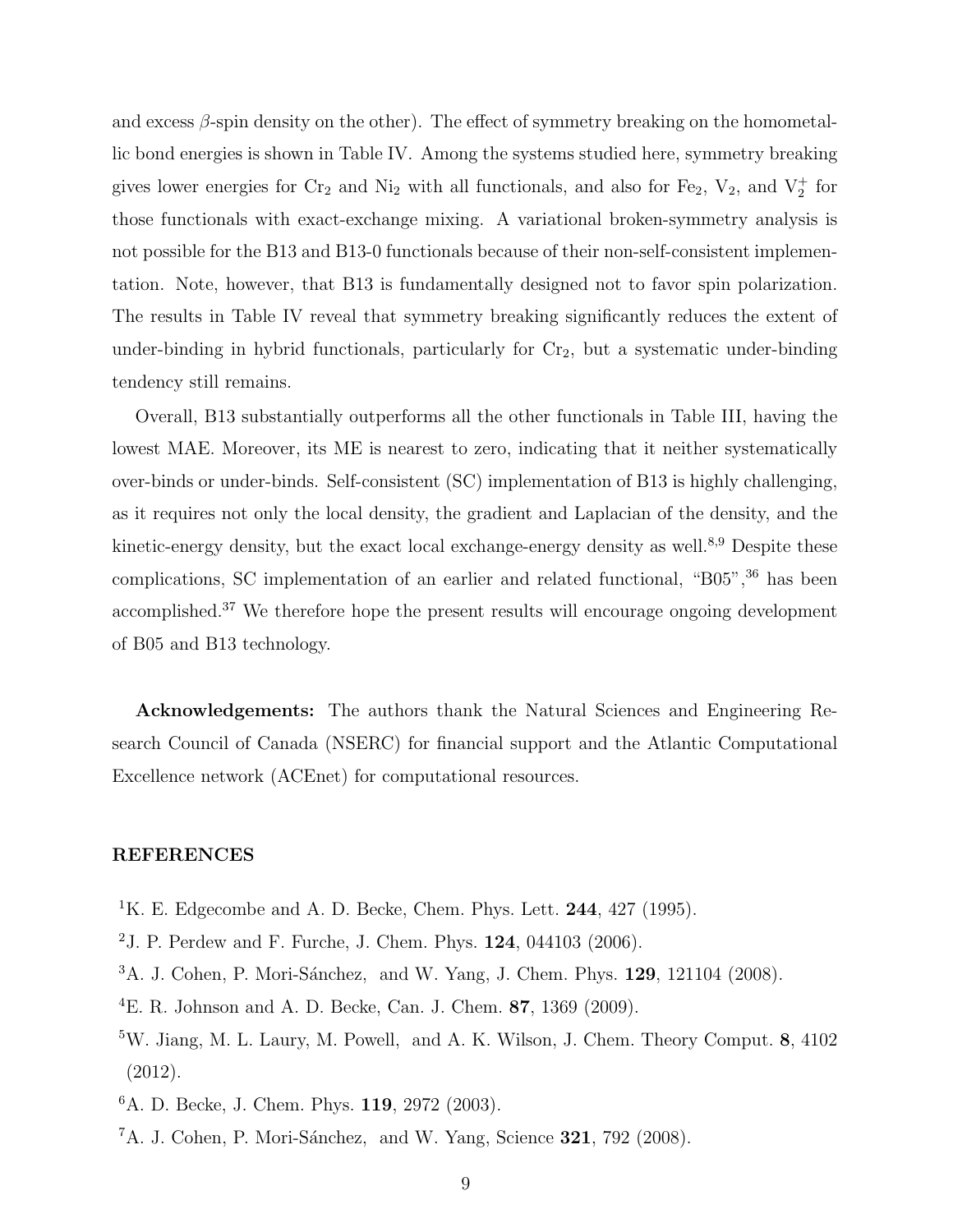- <sup>8</sup>A. D. Becke, J. Chem. Phys. 138, 074109 (2013).
- <sup>9</sup>A. D. Becke, J. Chem. Phys. **138**, 161101 (2013).
- $10C.$  A. Jiménez-Hoyos, B. G. Janesko, and G. E. Scuseria, J. Phys. Chem. A 113, 11742 (2009).
- <sup>11</sup>J. Tao, J. P. Perdew, V. N. Staroverov, and G. E. Scuseria, Phys. Rev. Lett. **91**,  $146401$ (2003).
- <sup>12</sup>A. D. Becke, J. Chem. Phys 107, 8554 (1997).
- <sup>13</sup>F. Hamprecht, A. Cohen, D. Tozer, and N. Handy, J. Chem. Phys. 109, 6264 (1998).
- <sup>14</sup>X. Xu, W. Zhang, M. Tang, and D. G. Truhlar, J. Chem. Theory Comput. 11, 2036 (2015).
- <sup>15</sup>K. Doblhoff-Dier, J. Meyer, P. E. Hoggan, G.-J. Kroes, and L. K. Wagner, J. Chem. Theory Comput. 12, 2583 (2016).
- <sup>16</sup>H. J. Kulik and N. Marzari, J. Chem. Phys. 133, 114103 (2010).
- <sup>17</sup>J. E. Bates, P. D. Mezei, G. I. Csonka, J. Sun, and A. Ruzsinszky, J. Chem. Theory Comput. 13, 100 (2017).
- <sup>18</sup>C. Waitt, N. M. Ferrara, and H. Eshuis, J. Chem. Theory Comput. 12, 5350 (2016).
- <sup>19</sup>A. D. Becke and R. M. Dickson, J. Chem. Phys. 92, 3610 (1990).
- $2^{0}$  J. P. Perdew and Y. Wang, Phys. Rev. B 45, 13244 (1992).
- <sup>21</sup>A. D. Becke, Phys. Rev. A 38, 3098 (1988).
- $^{22}$ J. Perdew, K. Burke, and M. Ernzerhof, Phys. Rev. Lett. 77, 3865 (1996).
- <sup>23</sup>M. J. Frisch, G. W. Trucks, H. B. Schlegel, G. E. Scuseria, M. A. Robb, J. R. Cheeseman, G. Scalmani, V. Barone, B. Mennucci, G. A. Petersson, H. Nakatsuji, M. Caricato, X. Li, H. P. Hratchian, A. F. Izmaylov, J. Bloino, G. Zheng, J. L. Sonnenberg, M. Hada, M. Ehara, K. Toyota, R. Fukuda, J. Hasegawa, M. Ishida, T. Nakajima, Y. Honda, O. Kitao, H. Nakai, T. Vreven, J. A. Montgomery, Jr., J. E. Peralta, F. Ogliaro, M. Bearpark, J. J. Heyd, E. Brothers, K. N. Kudin, V. N. Staroverov, R. Kobayashi, J. Normand, K. Raghavachari, A. Rendell, J. C. Burant, S. S. Iyengar, J. Tomasi, M. Cossi, N. Rega, J. M. Millam, M. Klene, J. E. Knox, J. B. Cross, V. Bakken, C. Adamo, J. Jaramillo, R. Gomperts, R. E. Stratmann, O. Yazyev, A. J. Austin, R. Cammi, C. Pomelli, J. W. Ochterski, R. L. Martin, K. Morokuma, V. G. Zakrzewski, G. A. Voth, P. Salvador, J. J. Dannenberg, S. Dapprich, A. D. Daniels, . Farkas, J. B. Foresman, J. V. Ortiz, J. Cioslowski, and D. J. Fox, "Gaussian 09 Revision A.1," Gaussian Inc. Wallingford CT